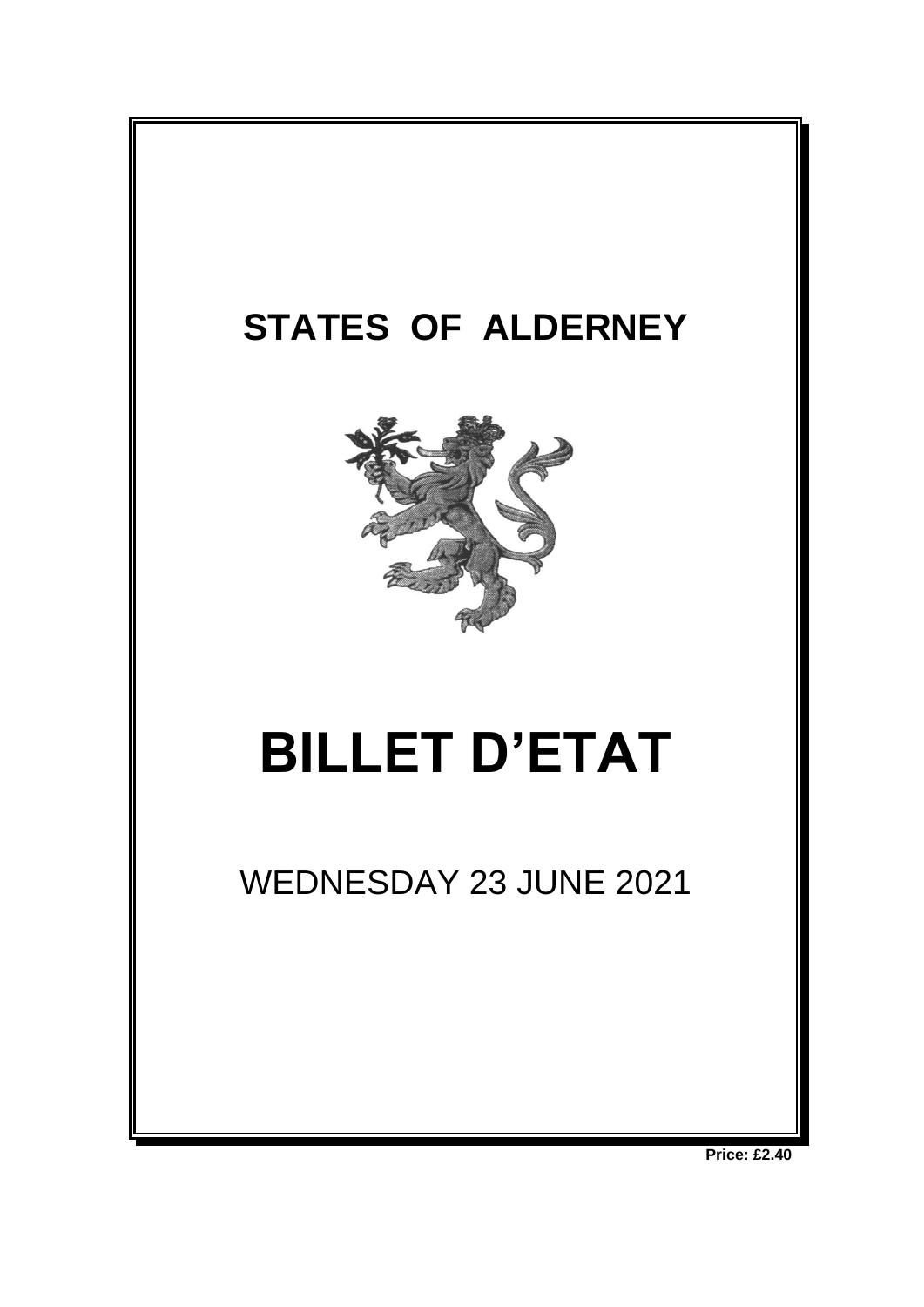# **BILLET D'ETAT**

# **FOR WEDNESDAY 23 JUNE 2021**

**Members of the States:**

**I have the honour to inform you that the Meeting of the States will be held at 2.30 pm on Wednesday 23rd June 2021. This will be preceded by the People's Meeting, which will be held on Wednesday 16 th June 2021 at 7.00 pm in the Island Hall.** 

> **William Tate President**

## **Item I Emergency Powers (Coronavirus) (General Provision) (Bailiwick of Guernsey) (No.6) Regulations, 2021**

**The following letter was received from Mr Bill Abel, Chairman of the Policy and Finance Committee:-**

"These Regulations are emergency regulations made by the Civil Contingencies Authority under Part 3 of the Civil Contingencies (Bailiwick of Guernsey) Law, 2012 ('the Law"). They are made on the occurrence of an emergency, within the meaning of the Law, in the Bailiwick arising from the urgent need to prevent, control or mitigate the spread of the virus Severe Acute Respiratory Syndrome Coronavirus 2 and the disease caused thereby, COVID-19 (referred to together in these regulations as coronavirus). They are prefaced with a statement by the Civil Contingencies Authority, as required by section 12(2) of the Law. COVID-19 was made a notifiable disease for the purposes of the Public Health Ordinance, 1936 on 10th February 2020.

These Regulations revoke and re-enact (with modifications) regulations previously made by the Civil Contingencies Authority in respect of the coronavirus pandemic.

These Regulations came into force on the 21<sup>st</sup> May, 2021 and shall have temporary effect only in accordance with the provisions of section 16 (duration and scrutiny of emergency regulations) of the Law.

#### *Part I - screening, assessment and powers to detain etc.*

This Part places a requirement to self-isolate on persons arriving in the Bailiwick, enables the Medical Officer of Health to place restrictions and requirements on other persons who are or who may be infected with coronavirus, and makes provision in respect of related matters, including powers for the Medical Officer of Health to impose screening requirements, to detain people and to require people to self-isolate. The provisions also create criminal offences and confer powers of enforcement on police officers, and provide for applications to vary or revoke requirements or restrictions imposed under this part to be made to the Royal Court.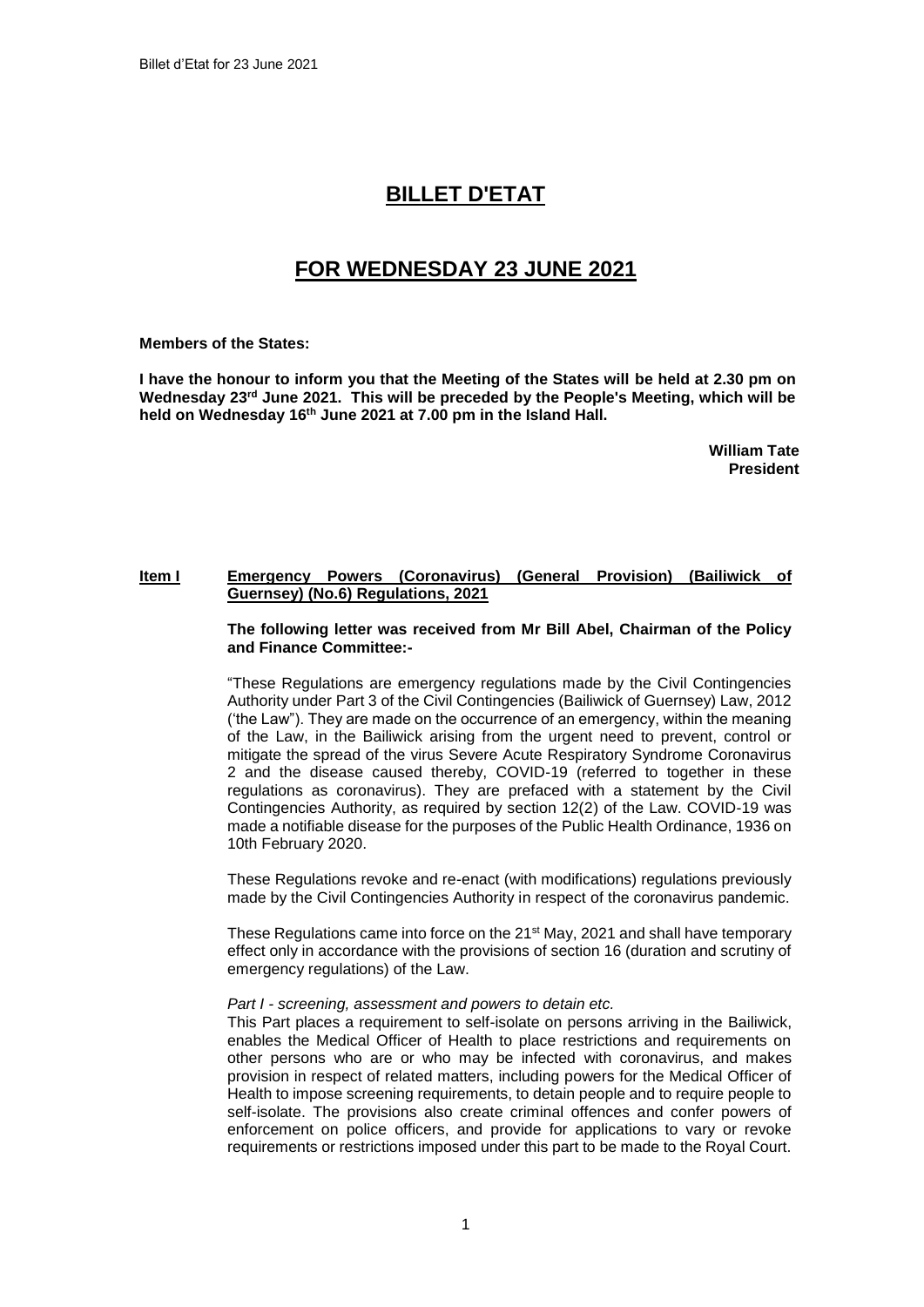Regulation 4 gives effect to Schedule 1, which makes provision in respect of Critical Workers. A person who has been granted a Critical Worker Exemption will have to self-isolate in accordance with, and otherwise comply with, the provisions of Schedule 1.

Schedule 2 to these regulations, which is given effect by regulation 5, provides for shorter periods of self-isolation to be undertaken by persons who arrive from a place specified as a Category 2 country or a Category 3 country on the States of Guernsey website, and who elect to comply with the restrictions and requirements set out therein. It includes a transitional provision in respect of Category 2 country arrivals who arrived in Guernsey before the regulations came into force.

Finally, this Part also provides that a person of 12 years or over who chooses not to take both a day of arrival test for COVID-19 and a test on day 13 after arrival will have to self-isolate for 21 days; otherwise, a person who does undergo those tests is required to self-isolate until receipt of a negative result for the day 13 test. A child under 12 has to self-isolate for 14 days after arrival.

#### *Part II — miscellaneous and final*

Schedule 3 to these Regulations, which is given effect by regulation 18, sets out the modifications to be made to mental health legislation having effect in the Bailiwick. Paragraphs 4 and 5 modify the Mental Health Review Tribunal Procedure Rules, 2012 to provide that the Mental Health Review Tribunal may properly be constituted according to specified criteria.

Regulation 19 provides for the deemed variance of Long Term Employment Permits, Medium Term Employment Permits and Short Term Employment Permits, to allow the holder to be resident without being employed and to be employed by a different employer from that specified in the Permit; and for the modification of the Population Management (Guernsey) Law, 2016 and other legislation to the extent necessary to give effect to this.

I would be grateful if "The Emergency Powers (Coronavirus) (General Provision) (Bailiwick of Guernsey) (No.6) Regulations, 2021" are placed before the next meeting of the States of Alderney with an appropriate proposition.

Bill Abel, Chairman"

**The States of Alderney is asked not to annul "The Emergency Powers (Coronavirus) (General Provision) (Bailiwick of Guernsey) (No.6) Regulations, 2021".**

Proposed by Mr Bill Abel Seconded by Mr Alex Snowdon

#### **Item II Emergency Powers (Coronavirus) (Vaccine) (Limitation of Liability) (No.6) (Bailiwick of Guernsey) Regulations, 2021**

#### **The following letter was received from Mr Bill Abel, Chairman of the Policy and Finance Committee:-**

"These Regulations are emergency regulations made by the Civil Contingencies Authority under Part 3 of the Civil Contingencies (Bailiwick of Guernsey) Law, 2012 ('the Law"). They are made on the occurrence of an emergency, within the meaning of the Law, in the Bailiwick arising from the urgent need to prevent, control or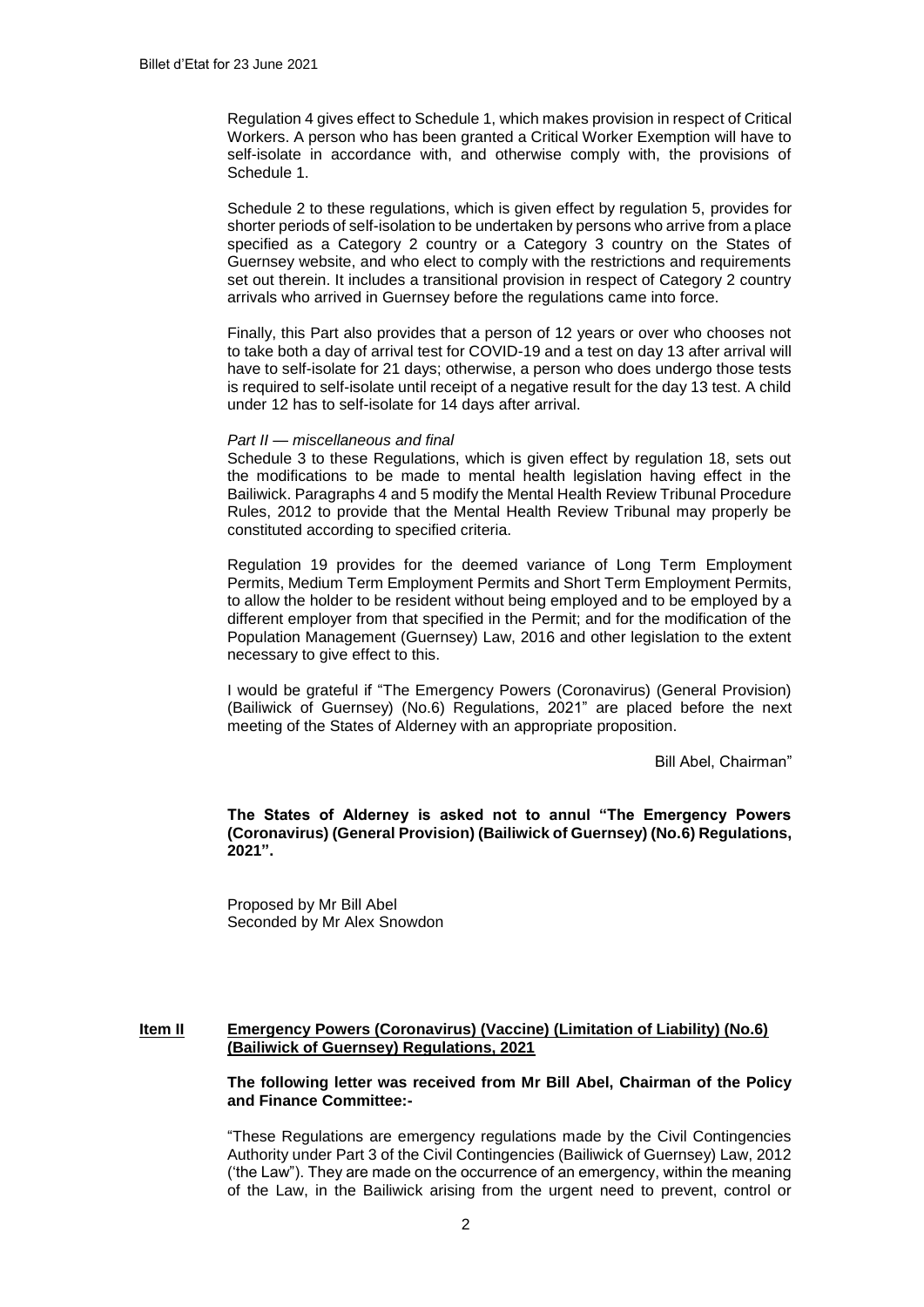mitigate the spread of the virus Severe Acute Respiratory Syndrome Coronavirus 2 and the disease caused thereby, COVID-19 (referred to together in these regulations as coronavirus). They are prefaced with a statement by the Civil Contingencies Authority, as required by section 12(2) of the Law. COVID-19 was made a notifiable disease for the purposes of the Public Health Ordinance, 1936 on 10th February 2020.

These Regulations apply where a vaccine against the coronavirus has been temporarily authorised under the UK's Human Medicines Regulations, 2012 and designated under regulations made under the Prescription Only Medicines (Human) (Bailiwick of Guernsey) Ordinance, 2009, and the vaccine is sold, supplied or administered in accordance with a Patient Group Direction or protocol approved or consented to by the States of Guernsey Committee for Health & Social Care. They only apply to a vaccine administered on or after the 15th December, 2020 (the date on which the Emergency Powers (Coronavirus) (Vaccine) (Limitation of Liability) (Bailiwick of Guernsey) Regulations, 2020 came into force) and before the vaccine receives either a UK marketing authorisation or a European Medicines Agency marketing authorisation for administration in the circumstances concerned.

Where these Regulations apply they will limit the aggregate amount of damages and costs that may be awarded by any court in respect of death or personal injury suffered by any one person receiving the vaccine administered in accordance with the Patient Group Direction or protocol.

These Regulations revoke (and replace) the Emergency Powers (Coronavirus) (Vaccine) (Limitation of Liability) (No. 5) (Bailiwick of Guernsey) Regulations, 2021.

These Regulations came into force on the 21' May, 2021 and shall have temporary effect only in accordance with the provisions of section 16 (duration and scrutiny of emergency regulations) of the Law.

I would be grateful if "The Emergency Powers (Coronavirus) (Vaccine) (Limitation of Liability) (No.6) (Bailiwick of Guernsey) Regulations, 2021" are placed before the next meeting of the States of Alderney with an appropriate proposition.

Bill Abel, Chairman

**The States of Alderney is asked not to annul "The Emergency Powers (Coronavirus) (Vaccine) (Limitation of Liability) (No.6) (Bailiwick of Guernsey) (Regulations, 2021"**

Proposed by Mr Bill Abel Seconded by Mr Alex Snowdon

### **Item III Audited Accounts 2020**

#### **The following letter was received from Mr Bill Abel, Chairman of the Policy and Finance Committee:-**

"In accordance with Section 61 (5) of The Government of Alderney Law 2004, as amended, together with the mandate of the Policy and Finance Committee, I attach the accounts of the States of Alderney and the States of Alderney Water Board together with the Policy & Finance Committee Chairman's report, and the Auditors' Reports thereon, in respect of the year ended 31st December 2020.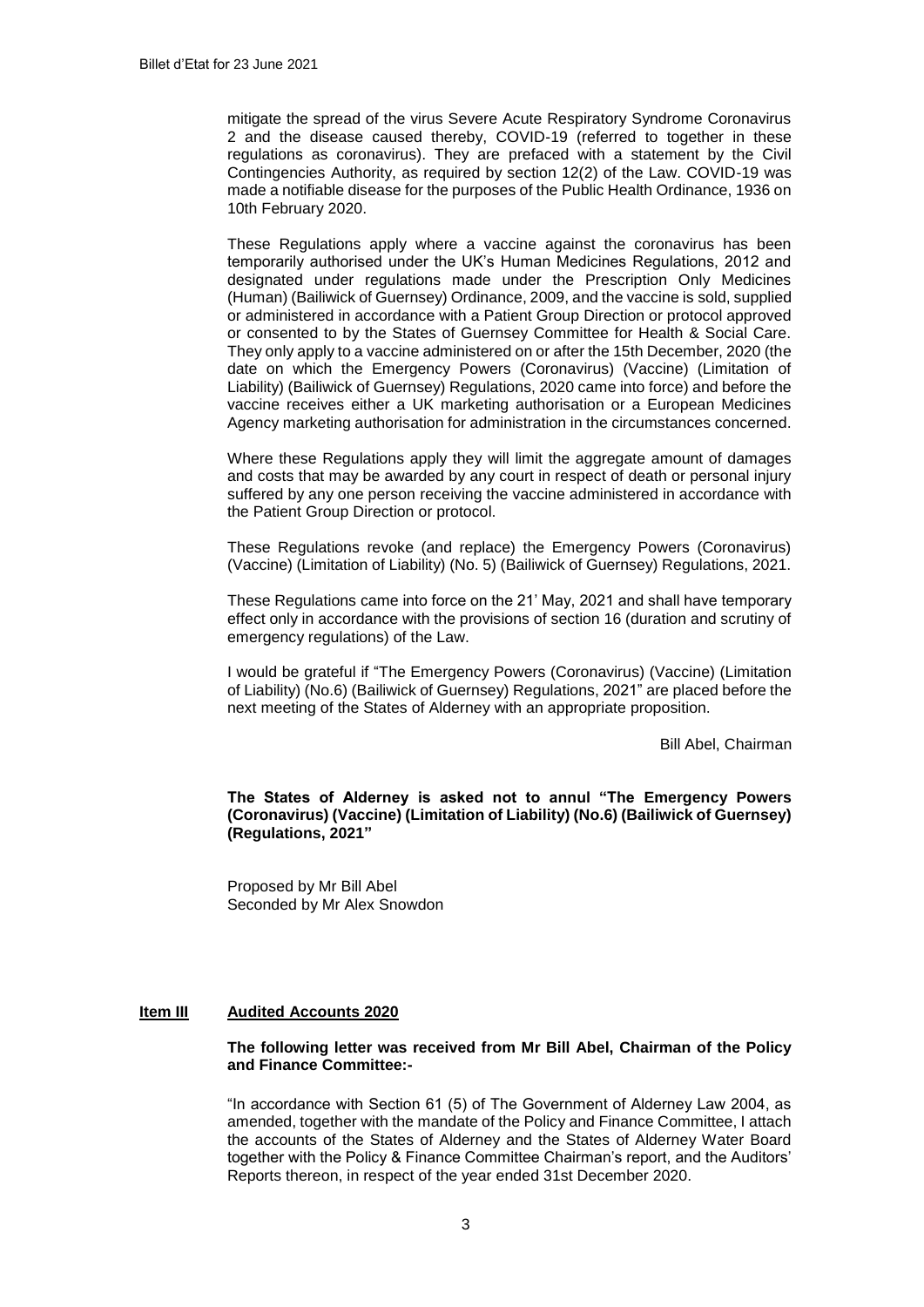I would be grateful if you would place this report before the States of Alderney with the propositions below.

Bill Abel*,* Chairman"

#### **Committee Meeting Attendees:-**

Mr Bill Abel, Chairman Mr Ian Carter, Deputy Chair Ms Annie Burgess Mr Kevin Gentle Mr Christian Harris Mr Boyd Kelly Mr Graham McKinley

**The States of Alderney is asked to approve:-**

### **(a) The States of Alderney 2020 Accounts, and (b) The States of Alderney Water Board 2020 Financial Statements**

Proposer Mr Bill Abel Seconder Mr Christian Harris

### **Item IV Registration of Buildings and Conservation Areas under the Building and Development Control (Alderney) Law, 2002**

#### **The following letter was received from Mr Kevin Gentle, Chairman of the Building and Development Control Finance Committee:-**

"Under the provisions contained in Section 50(2) of the Building and Development Control (Alderney) Law, 2002, as amended, the Building and Development Control Committee is required to publish in a Billet D'Etat, at least once every three years, a list of buildings and conservation areas appearing in the Register of Historic Buildings and Ancient Monuments.

The list was last published in a Billet D'Etat on 14 December 2016 and was due again in 2019. The formal approval of the Land Use Plan in March 2018 superseded the three yearly requirement due in 2019, making the new legal requirement date this year.

There have been no amendments since 2018 and the list is attached.

I would be obliged if you could place this matter before the States with an appropriate proposition.

Kevin Gentle, Chairman"

#### **Committee Meeting Attendees:-**

Mr Kevin Gentle, Chair Mr Ian Carter, Deputy Ms Annie Burgess Mr Christian Harris